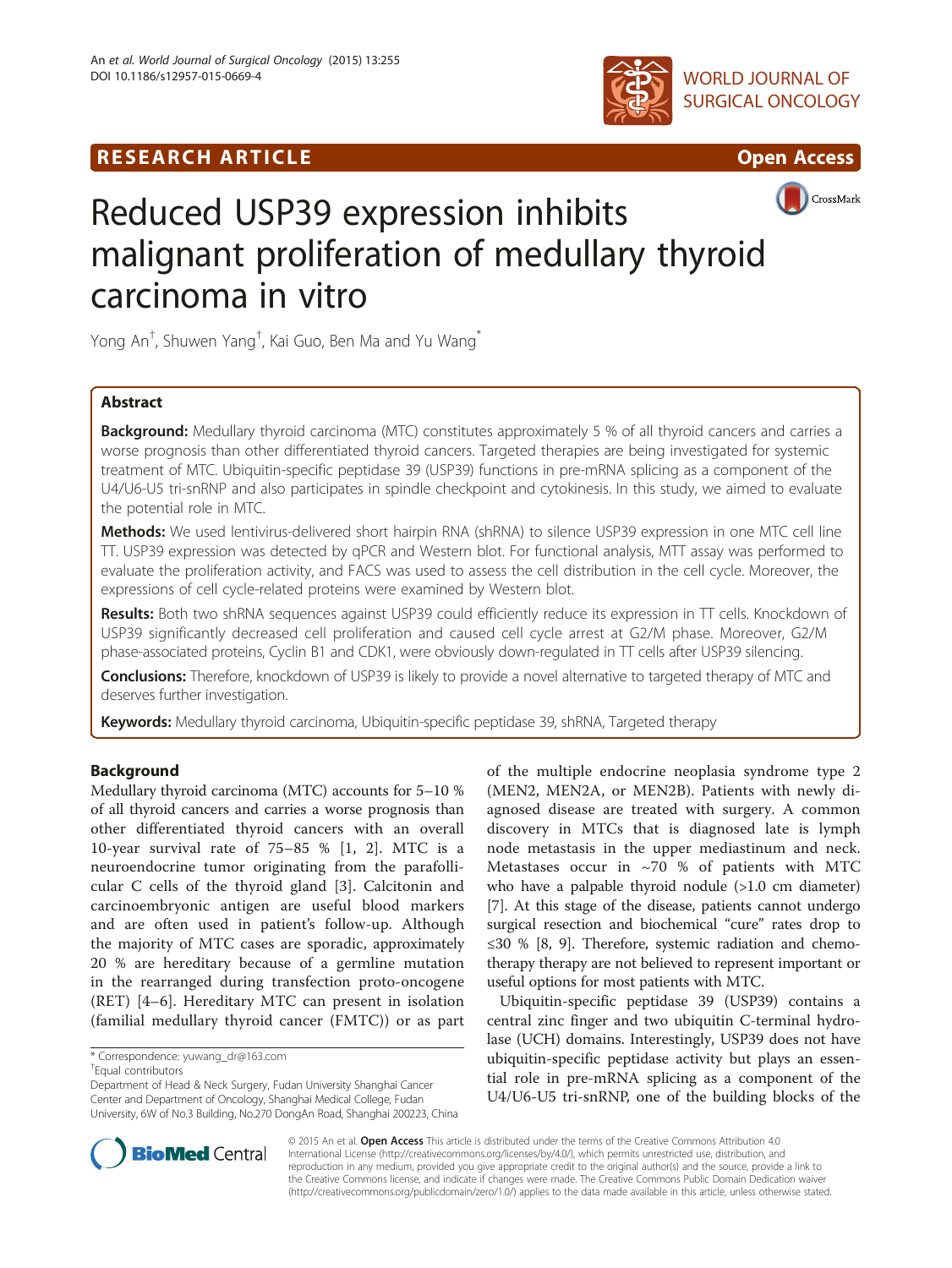spliceosome [\[10\]](#page-5-0). Its N-terminal domain is rich in arginines, serines, and glutamic acids and resembles the RS domain of serine/arginine (SR)-related proteins, which is essential to recruit the tri-snRNP to the prespliceosome [[11\]](#page-5-0). USP39 has been implicated in the assembly of the mature spliceosome complex [[12\]](#page-5-0). USP39 is also required to maintain mitotic spindle checkpoint integrity and support successful cytokinesis, probably through splicing of Aurora B and other mRNAs that are essential for proper spindle checkpoint function [[13\]](#page-5-0). Depletion of USP39 by RNAi induced massive polypoidization in U2OS cells, possibly a result of defective chromosome segregation and cytokinesis, suggesting USP39 as a key regulator of mitosis. Recently, some studies have reported the role of USP39 in cancer cell growth. Wang et al. demonstrated that USP39 is expressed at a higher level in breast cancer and regulates cell growth and survival [[14\]](#page-5-0). Wen et al. demonstrated that the overexpression of USP39 could enhance the proliferation of prostate cancer cells, suggesting that USP39 may also play a role in prostate cancer development [[15\]](#page-5-0). However, the involvement of USP39 in MTC remains unclear.

The aim of this study was to explore the potential role of USP39 in MTC cell growth. We carried out loss-offunction analysis in one human MTC cell line TT using lentivirus-delivered short hairpin RNA (shRNA) targeting USP39. After USP39 silencing, cell proliferation was suppressed and cell cycle was arrested at G2/M phase. Therefore, the inhibition of USP39 by shRNA might be a potential therapeutic method in MTC.

# Methods

# Materials

F-12K medium was obtained from Gibco (Carlsbad, CA, USA, cat no.21127022). DMEM was obtained from Hyclone (Logan, UT, USA, cat no.SH30243.01B+). Fetal bovine serum (FBS) was obtained from Biowest (Loire Valley, France, cat no.S1810). Lipofectamine 2000 and TRIzol® Reagent were purchased from Invitrogen (Carlsbad, CA, USA). M-MLV Reverse Transcriptase was purchased from Promega (Madison, WI, USA). All other chemicals were obtained from Sigma-Aldrich (St. Louis, MO, USA). The lentiviral vector (pFH-L) and packaging vectors (pVSVG-I and pCMVΔR8.92) were purchased from Shanghai Hollybio (Shanghai, China). The antibodies used were as follows: rabbit anti-USP39 antibody (1:1000 dilution; Proteintech Group, Inc., cat no.23865-1-AP), p-CDC2/CDK1(Tyr15) antibody (1:1000 dilution; Cell Signaling Technology, cat no.9111), mouse anti-CDC2/CDK1 antibody (1:1000 dilution; Cell Signaling Technology, cat no.9116), rabbit anti-GAPDH antibody (1:100,000 dilution; Proteintech Group, Inc., cat no.10494-1-AP), and horseradish peroxidase-conjugated goat anti-rabbit (1:5000 dilution; Santa Cruz, cat no.SC-2054) secondary antibodies.

#### Cell culture

Human MTC cells TT and human embryonic kidney cells 293T were purchased from the Cell Bank of Chinese Academy of Science (Shanghai, China). TT cells were maintained in F-12K medium supplemented with 10 % FBS. Maintained in DMEM supplemented with 10 % FBS were 293T cells. These cell lines were cultured at 37 °C in humidified atmosphere of 5 % CO2.

### Lentivirus-delivered short hairpin RNA transduction

Two shRNA sequences targeting human USP39 gene (NCBI accession number: NM\_001256725.1) were 5′- GATTTGGAAGAGGCGAGATAACTCGAGTTATCTCG CCTCTTCCAAATCTTTTT-3′ (S1) and 5′-CCTTCCA GACAACTATGAGATCTCGAGATCTCATAGTTGTC TGGAAGGTTTTT-3′ (S2), which were subjected to BLAST analysis against the human genome database to eliminate cross-silence phenomena with nontarget genes. A scrambled fragment (5′-GCGGAGGGTTTG AAAGAATATCTCGAGATATTCTTTCAAACCCTCC GCTTTTTT-3′) that has no significant homology with mouse or human gene sequences was used as a negative control. The shRNAs were cloned into the pFH-L vector by use of NheI/PacI restriction sites, which was then transfected into 293T cells with packaging vectors (pVSVG-I and pCMVΔR8.92) using Lipofectamine 2000 according to the manufacturer's instructions. The supernatant was collected 48 h later, centrifuged (4000  $g$ , 4 °C, 10 min) to remove cell debris, filtered through 0.45-μm cellulose acetate filters, and then concentrated again (4000 g, 4  $°C$ , 15 min). TT cells were dispensed into 6-well plates at a density of 150,000 cells per well and transduced with shRNA-expressing lentivirus (shCon or shUSP39(S1)/(S2)) at a multiplicity of infection (MOI) of 60. The lentiviral vectors expressed green fluorescence protein (GFP), which allowed for measurement of infection efficiency in transduced cells.

#### Quantitative real-time PCR analysis

TT cells were harvested after lentivirus transduction for 5 days. Total cellular RNA was extracted using Trizol reagent and reversely transcribed to cDNA by M-MLV reverse transcriptase according to the manufacturer's instructions. qPCR products were detected with SYBR Green on BioRad Connect Real-Time PCR platform. qPCR procedure was denatured at 95 °C for 1 min, 40 cycles of denaturation at 95 °C for 5 s, and extension at 60 °C for 20 s. β-actin gene was amplified as internal control. Relative quantitation was analyzed by taking the difference  $ΔC(T)$  between the  $C(T)$  of β-actin and  $C(T)$ of target gene and computing  $2^{-\Delta\Delta C(T)}$ . The following primers were used: USP39, 5′-GCCAGCAGAAGAAAAA GAGC-3′ (forward) and 5′-GCCATTGAACTTAGCCAG GA-3′ (reverse); CCNB1 (Cyclin B1), 5′-CTGTTGGTT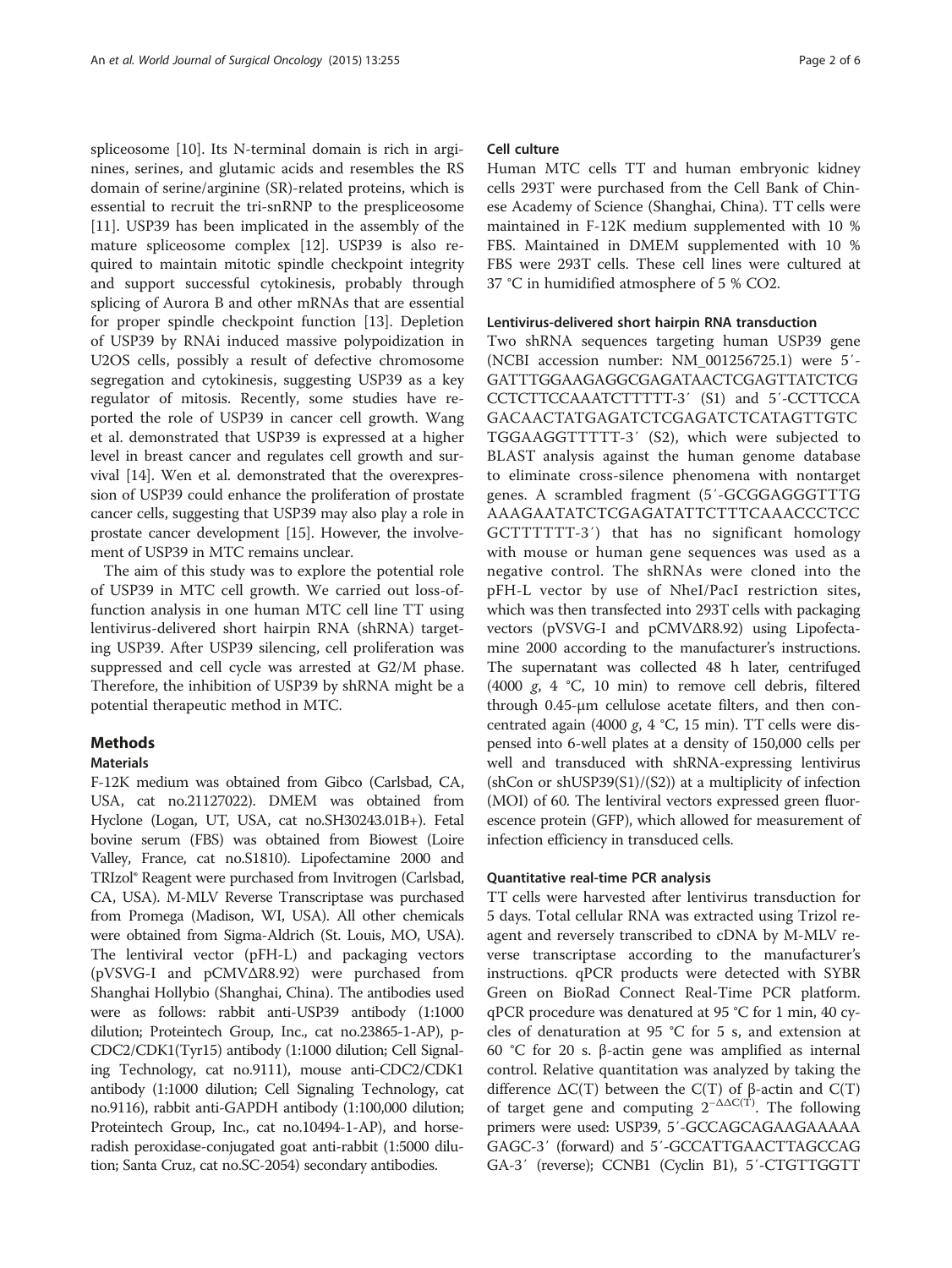TCTGCTGGGTGTAG-3′ (forward) and 5′-CGCCTGCC ATGTTGATCTTCG-3′ (reverse); β-actin, 5′-GTGGACA TCCGCAAAGAC-3′ (forward) and 5′-AAAGGGTGTA ACGCAACTA-3′ (reverse).

#### Western blotting analysis

TT cells were harvested after lentivirus transduction for 5 days. Total protein was extracted with 2× SDS Sample Buffer (100 mM Tris–HCl (pH 6.8), 10 mM EDTA, 4 % SDS, 10 % Glycine). Equal amounts of lysate (30 μg) in each lane, as determined by the bicinchoninic acid (BCA) assay, were separated by 10 % SDS-PAGE and transferred to PVDF membranes. The membranes were blocked with 5 % nonfat dry milk in Tris-buffered saline with Tween 20 (TBST) for 1 h at room temperature and incubated with TBST containing anti-USP39 or anti-GAPDH antibody overnight at 4 °C, followed by incubation with secondary antibody for 1 h at room temperature. The blots were detected using enhanced chemiluminescence (ECL) kit (Amersham) and visualized by exposure to X-ray film. GAPDH was used as a control to verify equal protein loading.

#### MTT assay

To evaluate the effect of USP39 on MTC cell proliferation, 3-(4,5-dimethylthiazol-2-yl)-2,5-diphenyl-tetrazolium bromide (MTT) colorimetric assay was performed in TT cells after lentivirus transduction for 4 days. Briefly, TT cells were dispensed into 96-well plates at a concentration of 7000 per well. The plates were incubated for 1 to 5 days at 37 °C. On each day, 20 μL of MTT (5 mg/mL) was added and incubated for 4 h. Afterwards, the entire supernatant was discarded and acidic isopropanol (10 % SDS, 5 % isopropanol and 0.01 mol/L HCl) was added at a volume of 100 μL per well and incubated at 37 °C for 12 h. The absorbance at 595 nm of each well was determined using an ELISA reader.

#### Fluorescence-activated cell-sorting analysis

To evaluate the effect of USP39 on MTC cell cycle progression, flow cytometry assay was performed in TT cells after lentivirus transduction for 6 days. Briefly, TT cells were dispensed into 6-cm dishes at a concentration of 200,000 per dish. After culture at 37 °C for 40 h, cells were harvested, fixed in 70 % ethanol, and stored overnight at 4 °C. The cells were then treated with NaCl/Pi staining solution (50 μg/mL PI and 100 μg/mL RNase A). Following incubation for 1 h in the dark at room temperature, cells were analyzed by flow cytometry (FACSCalibur; Becton Dickinson, San Jose, CA, USA). The fractions of the cells in G0/G1, S, and G2/M phases were analyzed with dedicated software (Becton Dickinson).

#### Statistical analysis

Statistical analysis was performed using SPSS 16.0 software package (SPSS Inc, Chicago, IL, USA). All data were expressed as mean ± standard deviation (SD). Differences between two groups were analyzed by Student's  $t$  test, and a  $p$  value of less than 0.05 was considered statistically significant.

#### Results

# Knockdown of USP39 expression with lentivirus-delivered shRNA

TT cells were transduced with shRNA-expressing lentivirus (shCon or shUSP39(S1)/(S2)). GFP expression was observed by fluorescent microscopy 4 days posttransduction. As depicted in Fig. [1a](#page-3-0), over 80 % of cells expressed GFP in shCon, shUSP39(S1), and shUSP39(S2) groups, indicating a successful infection rate. The inhibitory effect of USP39 shRNA on its endogenous expression in TT cells was examined by qRT-PCR and Western blotting. As depicted in Fig. [1b,](#page-3-0) the mRNA level of USP39 was significantly reduced in TT cells infected with shUSP39(S1) with a knockdown efficiency of 73.9 %, in contrast to cells infected with shCon. Immunoblot further verified the down-regulation of USP39 expression at protein level (Fig. [1c\)](#page-3-0). The mRNA level of USP39 was also significantly reduced in TT cells infected with shUSP39(S2) in contrast to cells infected with shCon (Fig. [1d](#page-3-0)). Therefore, lentivirus-delivered shRNA could specifically deplete endogenous USP39 expression in TT cells.

# Effect of USP39 knockdown on cell proliferation and cell cycle progression

We next examined the effects of USP39 knockdown on proliferation of TT cells. After infection of USP39 shRNA, MTT assay was performed in TT cells for five consecutive days. As depicted in Fig. [2a](#page-4-0), the number of viable cells infected with shUSP39(S1)/(S2) was much fewer than those infected shCon ( $p < 0.001$ ). Besides, the inhibitory effect was much stronger in shUSP39(S1) group than in shUSP39(S2) group. This indicates that knockdown of USP39 could strongly decrease the proliferation of TT cells.

To test the mechanism by which USP39-modulating cell proliferation, the flow cytometry assay was used to determine the cell cycle of TT cells. Representative images of cell cycle distribution were presented as Fig. [2b](#page-4-0). As depicted in Fig. [2c](#page-4-0), the cell percentage of G2/M phase was increased from  $14.29 \pm 0.46$  % in shConinfected cells to  $19.85 \pm 0.12$  % in shUSP39(S1)-infected cells. By contrast, the cell percentage of S phase was decreased from  $15.37 \pm 0.63$  % in shCon-infected cells to  $7.54 \pm 0.16$  % in shUSP39(S1)-infected cells. This indicates that USP39 shRNA could strongly block  $(p < 0.01)$ the cell cycle progression of TT cells. Taken together,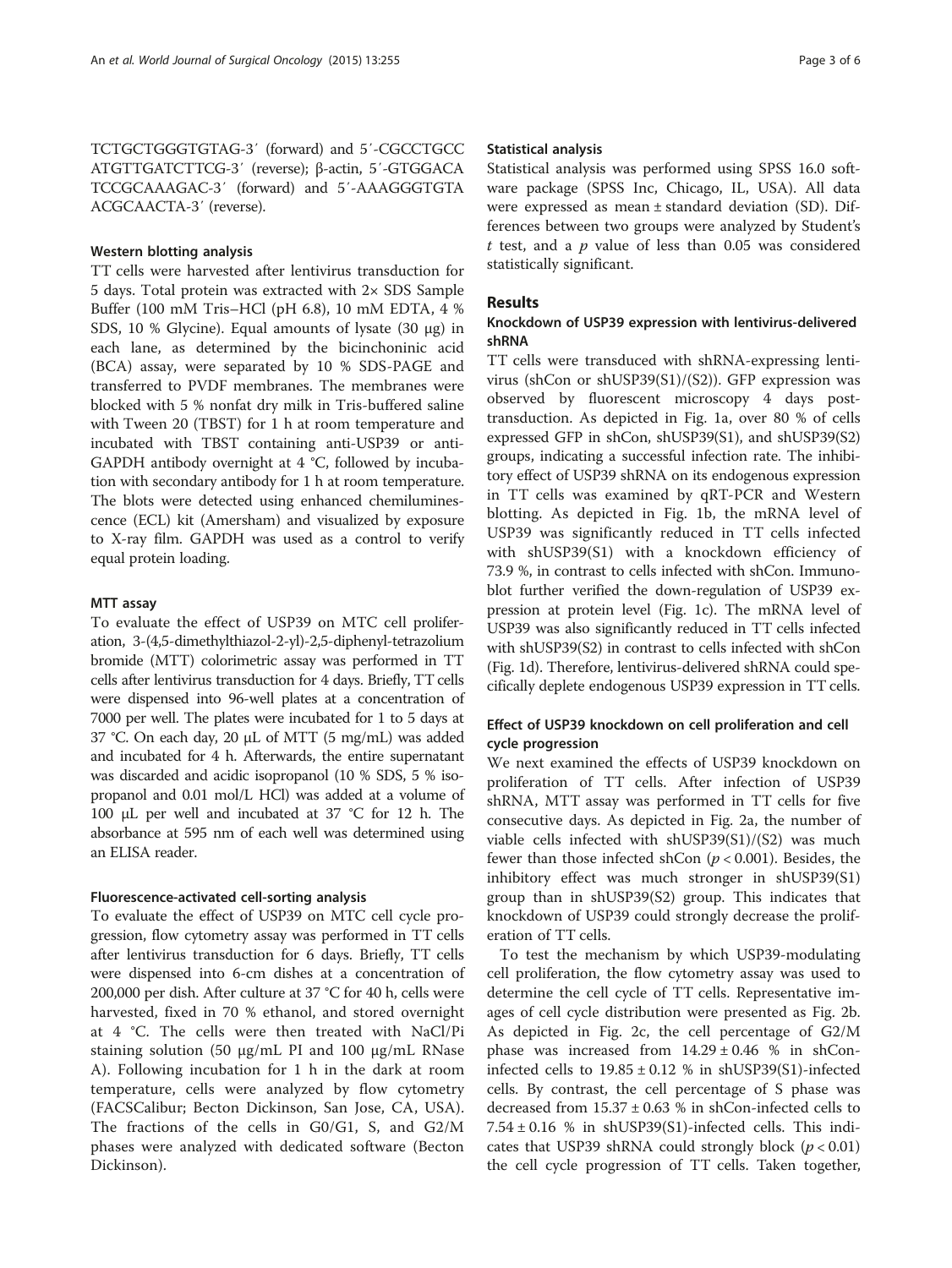<span id="page-3-0"></span>

these results suggest that knockdown of USP39 could inhibit TT cell proliferation by inducing G2/M phase cell cycle arrest. As depicted in Fig. [2d](#page-4-0), there is no significant difference of Aurora B mRNA level between shConinfected cells and shUSP39(S1)-infected cells.

# Effect of USP39 knockdown on G2/M-related cell cycle regulators

In mammalian cells, G2/M transition is controlled by cyclin-dependent kinase (CDK1) (also known as CDC2), which partners with Cyclin B1. During G2 phase, the CDK1/Cyclin B1 complex is held in an inactive state by CDK1 phosphorylation at two negative regulatory sites, threonine-14 (Thr14) and tyrosine-15 (Tyr15). Therefore, we further examined the effect of USP39 knockdown on the CDK1/Cyclin B1 complex. As depicted in Fig. [3a](#page-4-0), the mRNA level of Cyclin B1 was significantly down-regulated in TT cells with the absence of USP39  $(p < 0.05)$ . Besides, both the phosphorylated and basal levels of CDK1 were reduced by USP39 knockdown (Fig. [3b\)](#page-4-0). These results indicate that knockdown of USP39 induced G2/M phase cell cycle arrest via suppression of the CDK1/Cyclin B1 complex.

# **Discussion**

Spliceosome factors have been shown to be associated with cancer development. For example, SF3B1 (Splicing factor 3B subunit 1) is highly mutated in various hematological malignancies such as chronic lymphocytic leukemia and myelodysplastic syndromes [\[16](#page-5-0), [17\]](#page-5-0). In this study, we provided new evidence that USP39, a bona fide spliceosome factor, is involved in the proliferation regulation of MTC cells. Lentivirus-delivered short hairpin RNA (shRNA) targeting USP39 was used to stably down-regulate its endogenous expression in MTC cells TT. Knockdown of USP39 significantly inhibited proliferation of TT cells in vitro. It has been shown that USP39 is required to maintain the spindle checkpoint and support successful cytokinesis [\[13](#page-5-0)]. Moreover, flow cytometry analysis was performed to test the effect of USP39 knockdown on mitosis. The cell cycle of TT cells was arrested at G2/M phase with the absence of USP39, which could contribute to the inhibition of cell proliferation. Our results were consistent with a previous research showing that knockdown of USP39 markedly reduces the proliferation of MCF-7 breast cancer cells [[14](#page-5-0)], suggesting that USP39 may play a role in cancer development.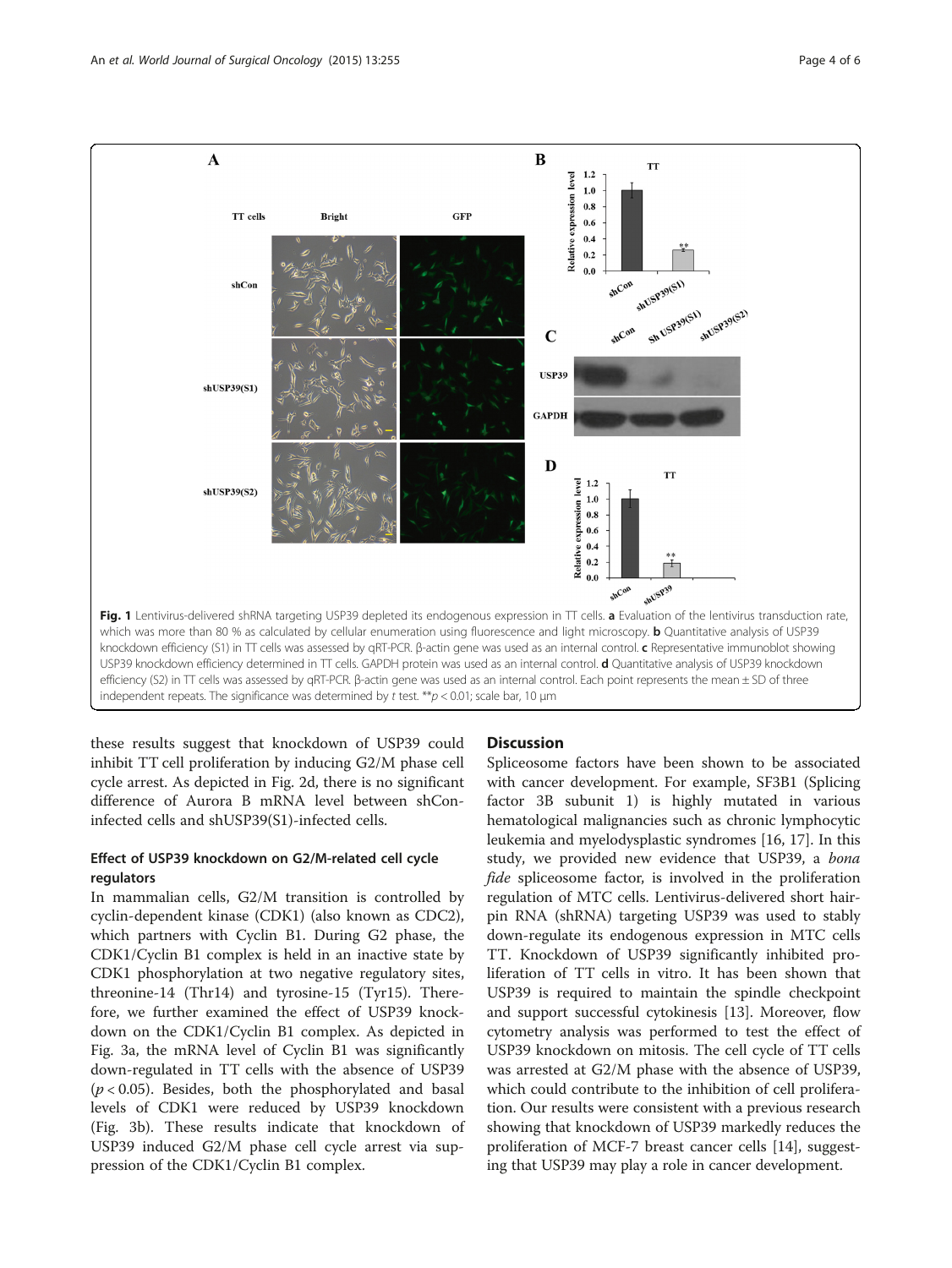<span id="page-4-0"></span>

The arrest at G2/M is regulated by the sequential activation and deactivation of CDK family proteins and Cyclin complexes, such as CDK1/CyclinB complex, which are associated with the entrance into mitosis, thereby, regulating the G2/M transition. The phosphorylation of Tyr15 of CDK1 suppresses activity of CDK1/CyclinB1 kinase complex [[18\]](#page-5-0). In this study, the G2/M arrest induced by USP39 knockdown was accompanied with

the suppression of CDK1/CyclinB1 activity. Besides, RT-PCR has been used to detect the Aurora B mRNA levels (Fig. [1d](#page-3-0)), and there were significant differences of the USP39 mRNA levels between shCon and shUSP39(S2) groups, which demonstrated that the effect of USP39 in MTC might not depend on the Aurora B.

Previous studies have reported that USP39 functions in pre-mRNA splicing [\[12\]](#page-5-0). Therefore, further investigations